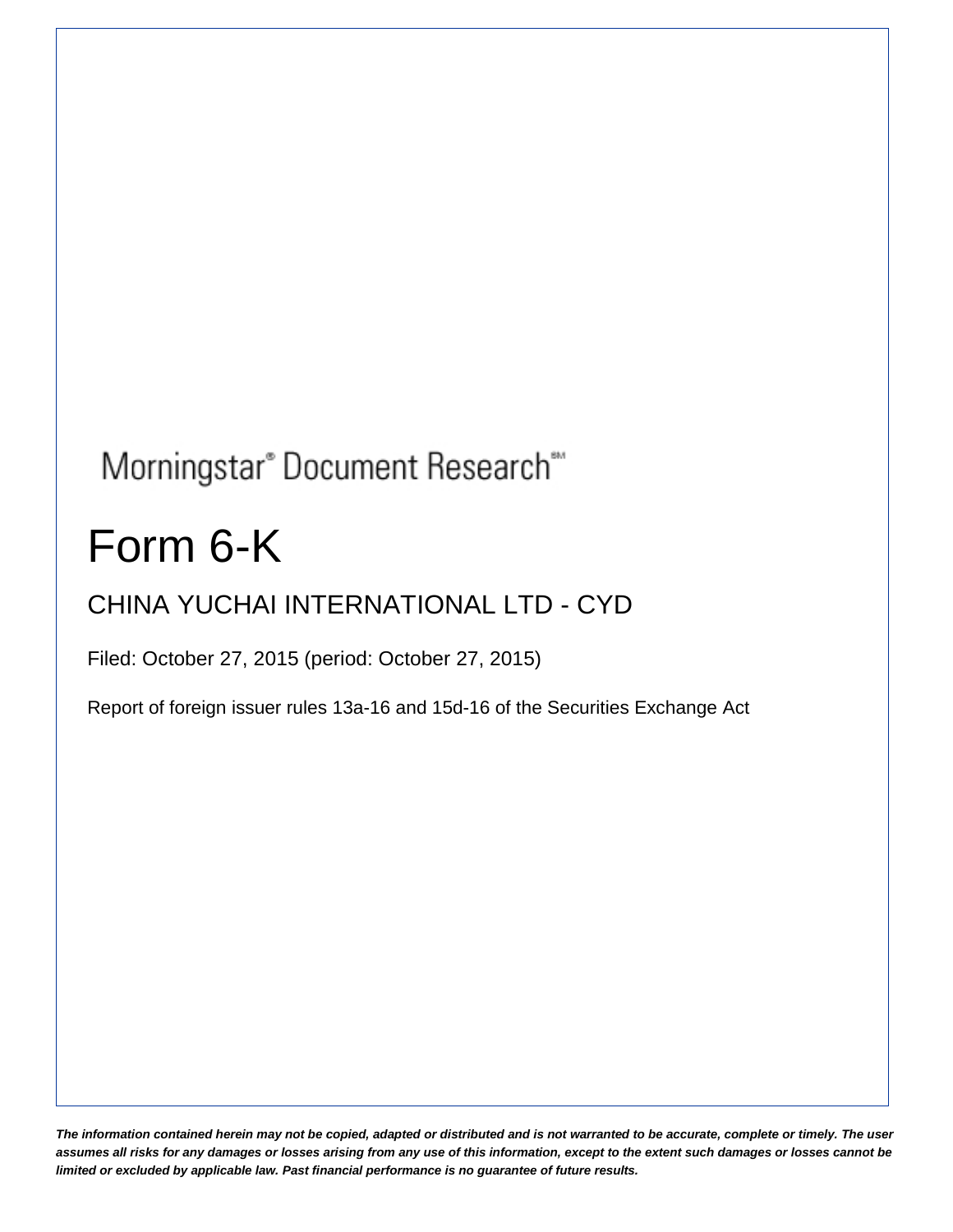# Table of Contents

6-K - [LIVE FILING](#page-2-0) **[SIGNATURES](#page-4-0)** [EXHIBIT INDEX](#page-5-0)

[EX-99.1 \(EX-99.1\)](#page-6-0)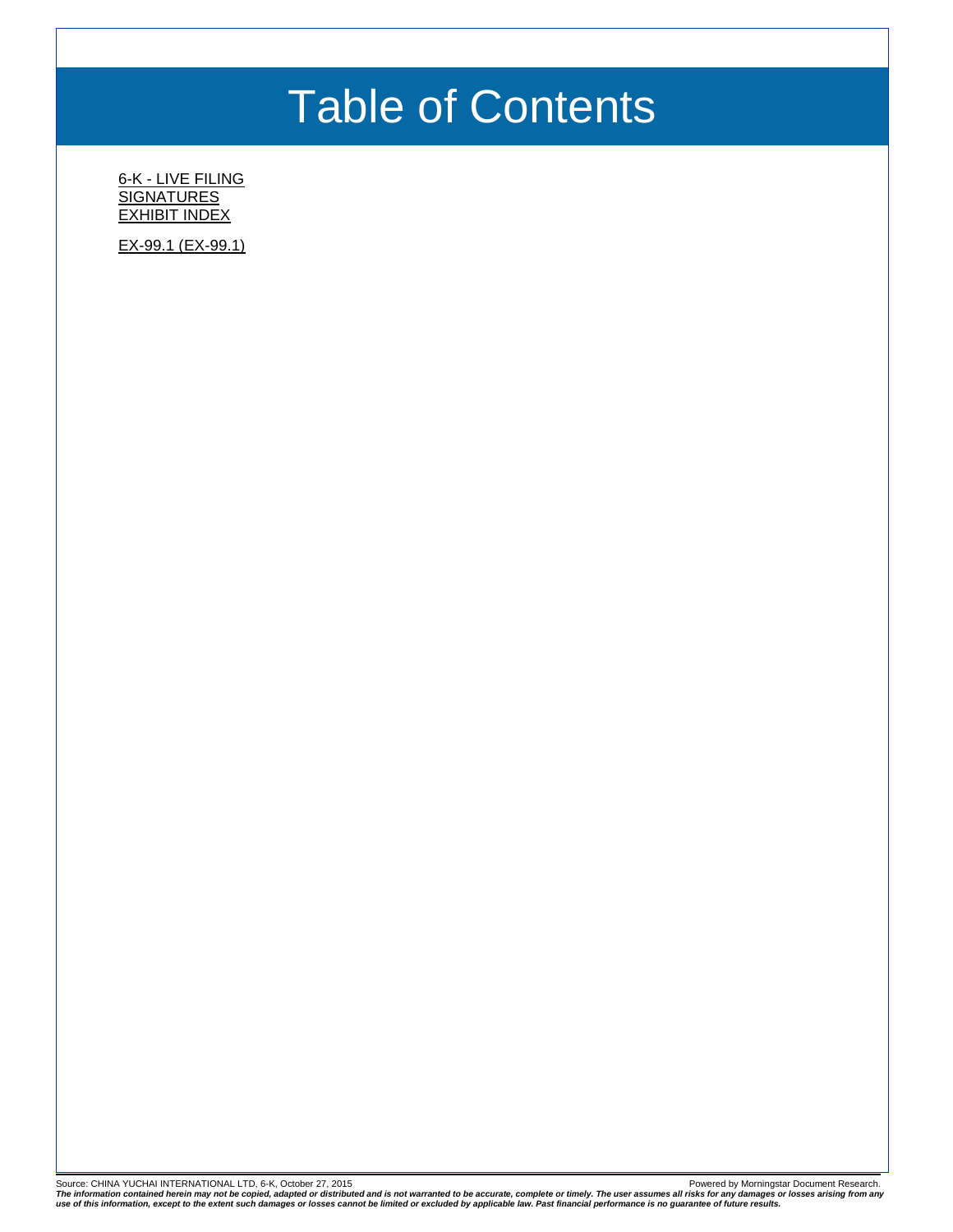### <span id="page-2-0"></span>**UNITED STATES SECURITIES AND EXCHANGE COMMISSION Washington, D.C. 20549**

## **FORM 6-K**

### REPORT OF FOREIGN PRIVATE ISSUER PURSUANT TO RULE 13a-16 OR 15d-16 UNDER THE SECURITIES EXCHANGE ACT OF 1934

October 27, 2015

Commission File Number: 1-13522

#### **China Yuchai International Limited**

——————————————————————————————————— (Translation of registrant's name into English)

16 Raffles Quay #26-00 Hong Leong Building Singapore 048581

——————————————————————————————————— (Address of principal executive office)

Indicate by check mark whether the registrant files or will file annual reports under cover of Form 20-F or Form 40-F:  $[x]$  Form  $20-F$   $[$  1 Form 40-F 1 Form 40-F

Indicate by check mark if the registrant is submitting the Form 6-K in paper as permitted by Regulation S-T Rule 101(b)(1): [ ]

Indicate by check mark if the registrant is submitting the Form 6-K in paper as permitted by Regulation S-T Rule 101(b)(7): [ ]

Indicate by check mark whether the registrant by furnishing the information contained in this Form is also thereby furnishing the information to the Commission pursuant to Rule 12g3-2(b) under the Securities Exchange Act of 1934:  $[$  ] Yes  $[ \times ]$  No

If "Yes" is marked, indicate below the file number assigned to the registrant in connection with Rule  $12g3-2(b)$ :  $n/a$ 

Source: CHINA YUCHAI INTERNATIONAL LTD, 6-K, October 27, 2015 **Powered by Conservation Conservation** Powered by Morningstar Document Research.

The information contained herein may not be copied, adapted or distributed and is not warranted to be accurate, complete or timely. The user assumes all risks for any damages or losses arising from any<br>use of this informat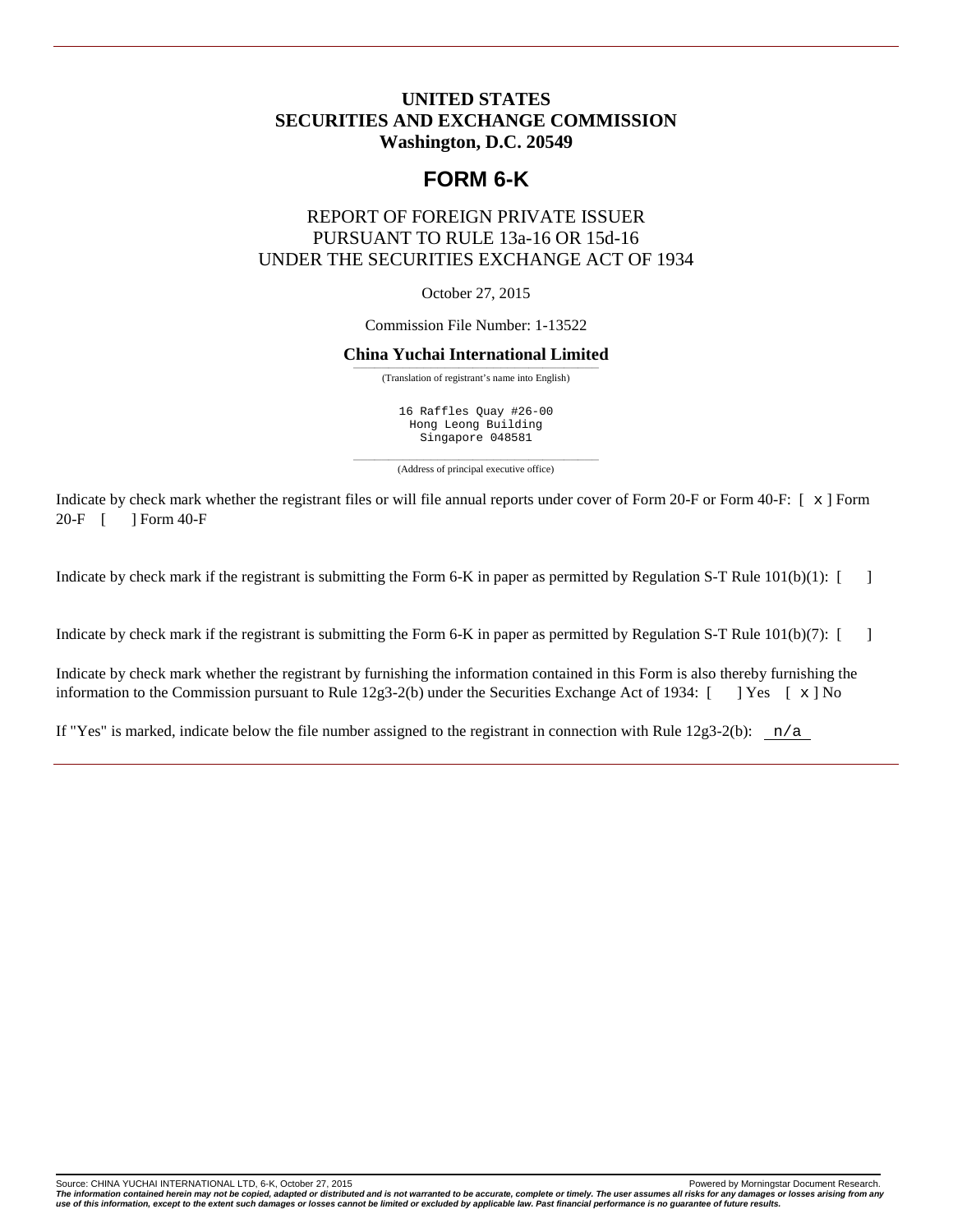Exhibit Index

99.1 Press release dated October 27, 2015 - China Yuchai International to Announce Unaudited Third Quarter 2015 Financial Results on November 10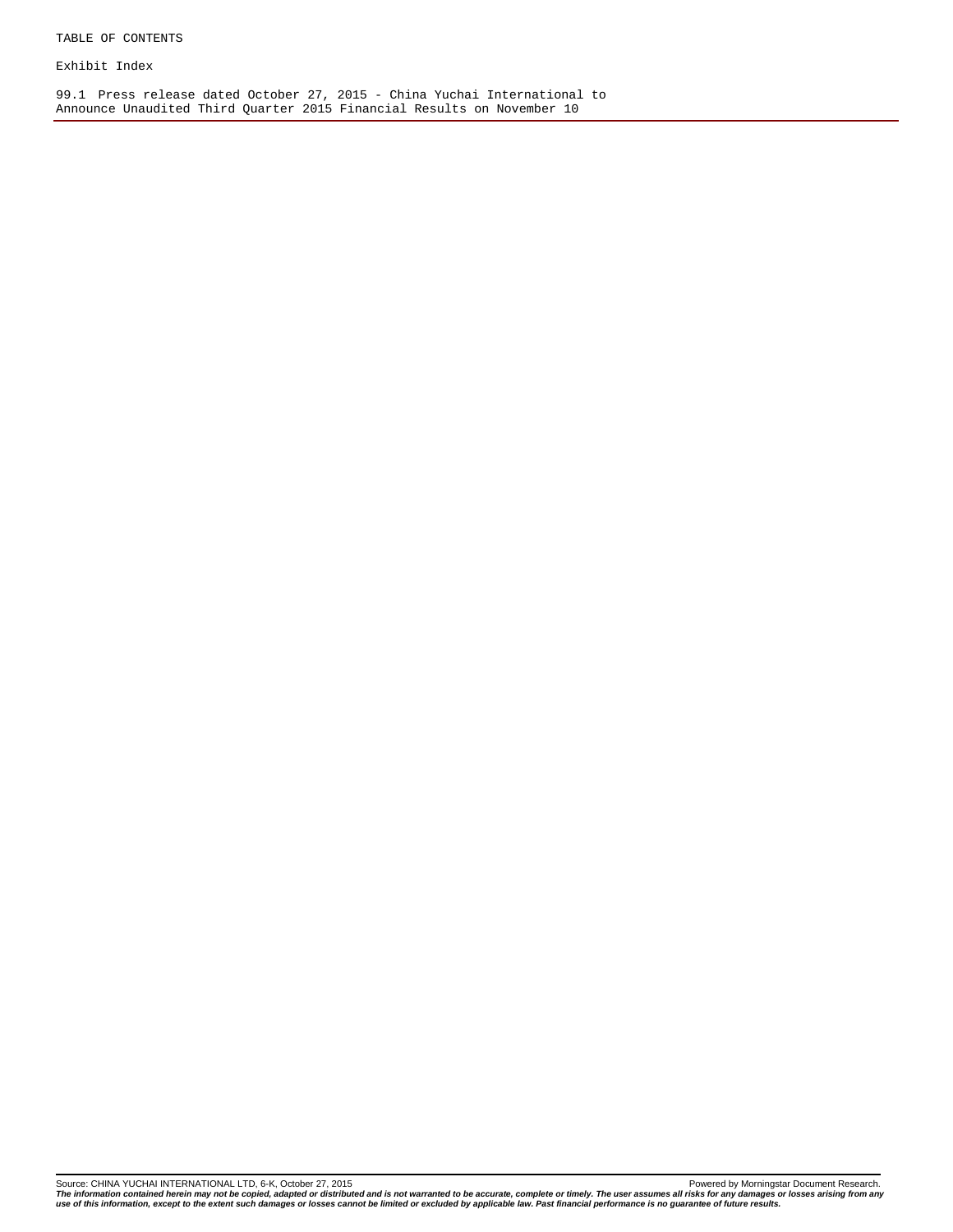### **SIGNATURES**

<span id="page-4-0"></span>Pursuant to the requirements of the Securities Exchange Act of 1934, the registrant has duly caused this report to be signed on its behalf by the undersigned, thereunto duly authorized.

|                        |     | China Yuchai International Limited               |
|------------------------|-----|--------------------------------------------------|
| Date: October 27, 2015 | By: | /s/Weng Ming Hoh                                 |
|                        |     | Name: Weng Ming Hoh<br>Title: President/Director |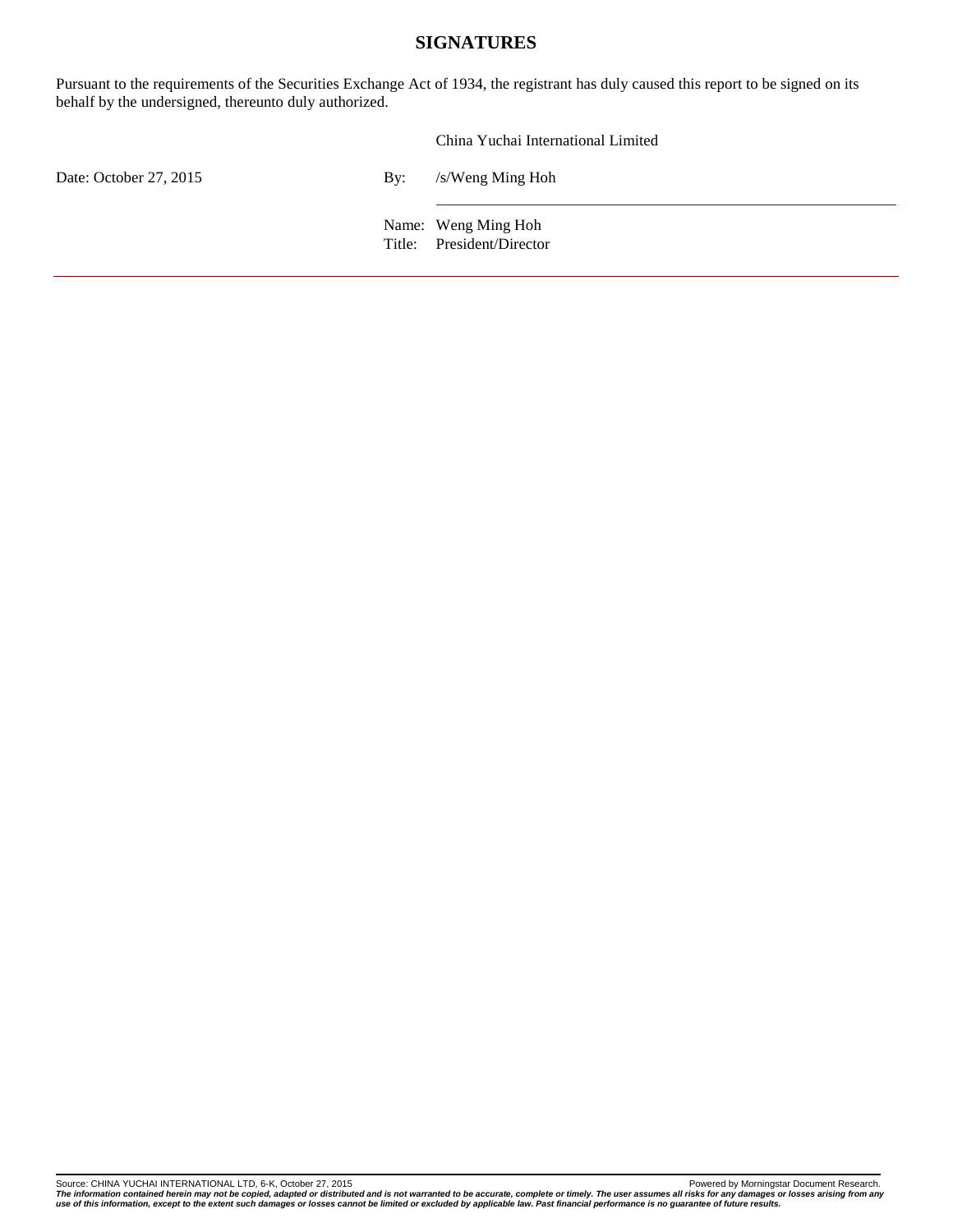<span id="page-5-0"></span>

| <b>Exhibit No.</b> | <b>Description</b>                                                                                                                                |
|--------------------|---------------------------------------------------------------------------------------------------------------------------------------------------|
| 99.1               | Press release dated October 27, 2015 - China Yuchai International to<br>Announce Unaudited Third Quarter 2015 Financial Results on<br>November 10 |